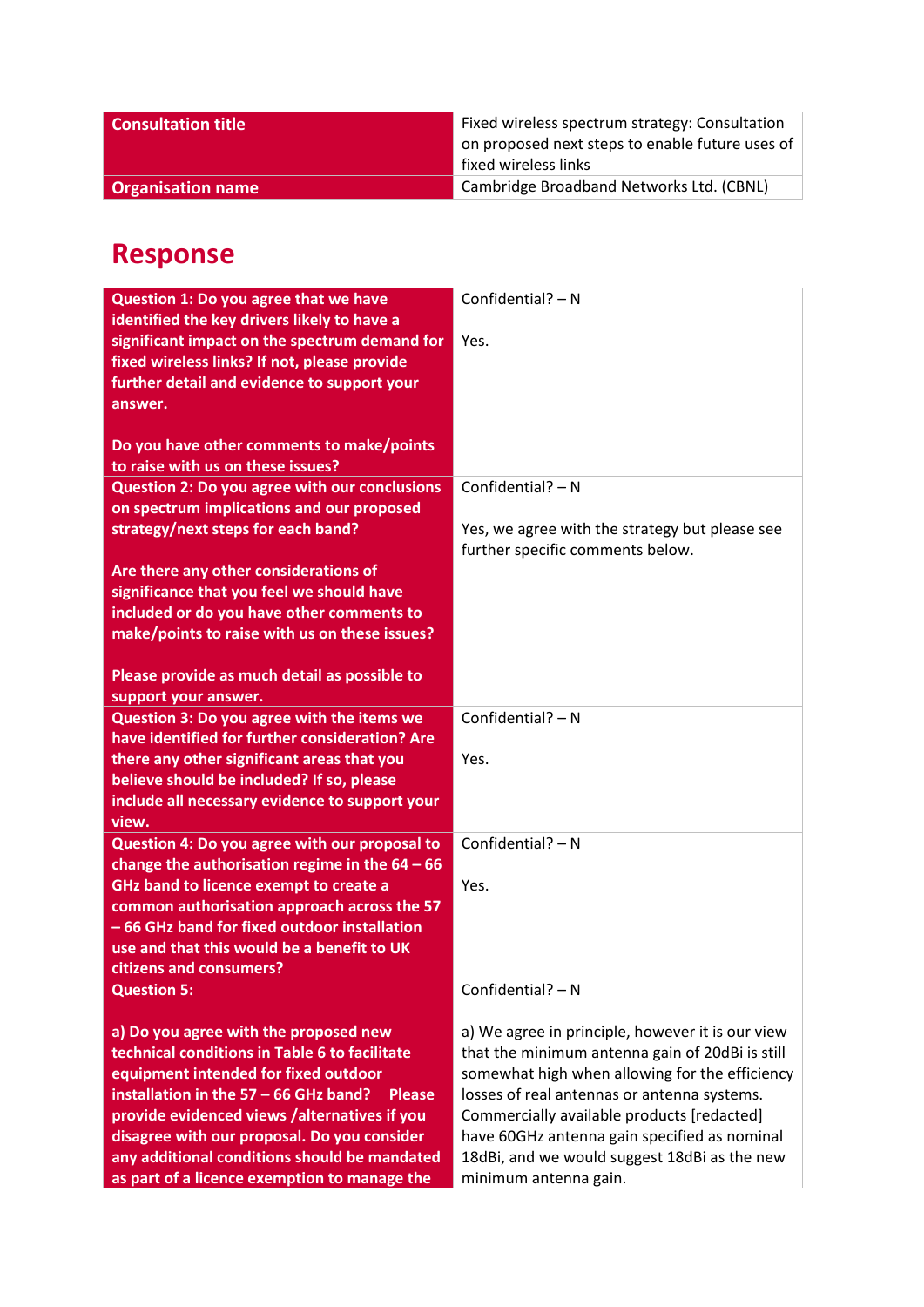| interference environment?                                                                                                                                                                                                                                                                                                                                                                                                                                                                                                                                                                                                                                                                                                                                                                                                           |                                                                                                                                                                                                                                                                     |
|-------------------------------------------------------------------------------------------------------------------------------------------------------------------------------------------------------------------------------------------------------------------------------------------------------------------------------------------------------------------------------------------------------------------------------------------------------------------------------------------------------------------------------------------------------------------------------------------------------------------------------------------------------------------------------------------------------------------------------------------------------------------------------------------------------------------------------------|---------------------------------------------------------------------------------------------------------------------------------------------------------------------------------------------------------------------------------------------------------------------|
| b) Do you agree with our assessment that the<br>proposed changes in technical conditions will<br>have minimal impact on existing use and are<br>appropriate to manage the future outdoor<br>interference environment?                                                                                                                                                                                                                                                                                                                                                                                                                                                                                                                                                                                                               | b) Yes, we agree. Arguably altering the gain (by<br>means of changing the directivity) of the<br>antenna simply alters the shape of the volume<br>of space which is subject to potential<br>interference, rather than altering the absolute<br>size of that volume. |
| c) Are there likely to be any fixed outdoor<br>installation use cases that will require<br>operation at eirp levels above 55 dBm? If so,<br>please provide evidence of how the<br>coexistence with the different outdoor users<br>could be ensured?                                                                                                                                                                                                                                                                                                                                                                                                                                                                                                                                                                                 | c) We would envision any such use cases as<br>being better served by alternate bands.                                                                                                                                                                               |
| <b>Question 6:</b>                                                                                                                                                                                                                                                                                                                                                                                                                                                                                                                                                                                                                                                                                                                                                                                                                  | Confidential? - N                                                                                                                                                                                                                                                   |
| a) What are the use cases and technical<br>parameters envisaged for the 66 - 71 GHz<br>band? Are they likely to be similar to those in<br>the $57 - 66$ GHz band? If so, what are your<br>views on extending the same or similar<br>technical conditions as described above for the<br>57 - 66 GHz band (both existing wideband data<br>transmission (SRD) and new fixed outdoor<br>technical conditions) to the 66 - 71 GHz band<br>to facilitate both fixed and mobile use cases.<br>b) Please provide your view on whether the<br>technical parameters of wideband data<br>transmission (SRD) as shown in Figure 4 are<br>suitable to facilitate mobile/portable<br>equipment including use outdoor? If you do<br>not consider they are suitable, what<br>alternative technical parameters do you think<br>should be considered? | No comment on this question.                                                                                                                                                                                                                                        |
| Please provide as much detail to your answer<br>as possible and your considerations on the<br>co-existence aspects.                                                                                                                                                                                                                                                                                                                                                                                                                                                                                                                                                                                                                                                                                                                 |                                                                                                                                                                                                                                                                     |
| Question 7: Do you agree that there is a                                                                                                                                                                                                                                                                                                                                                                                                                                                                                                                                                                                                                                                                                                                                                                                            | Confidential? - N                                                                                                                                                                                                                                                   |
| continued need for future low capacity fixed<br>link applications?                                                                                                                                                                                                                                                                                                                                                                                                                                                                                                                                                                                                                                                                                                                                                                  | No comment on this question.                                                                                                                                                                                                                                        |
| If so, please provide information to support<br>your view and what alternatives you would<br>consider appropriate should the upper 1.4 GHz<br>band no longer be available.<br>Please provide clear evidence to support the                                                                                                                                                                                                                                                                                                                                                                                                                                                                                                                                                                                                          |                                                                                                                                                                                                                                                                     |
| reasons for your views.                                                                                                                                                                                                                                                                                                                                                                                                                                                                                                                                                                                                                                                                                                                                                                                                             |                                                                                                                                                                                                                                                                     |
| <b>Question 8:</b>                                                                                                                                                                                                                                                                                                                                                                                                                                                                                                                                                                                                                                                                                                                                                                                                                  | Confidential? - N                                                                                                                                                                                                                                                   |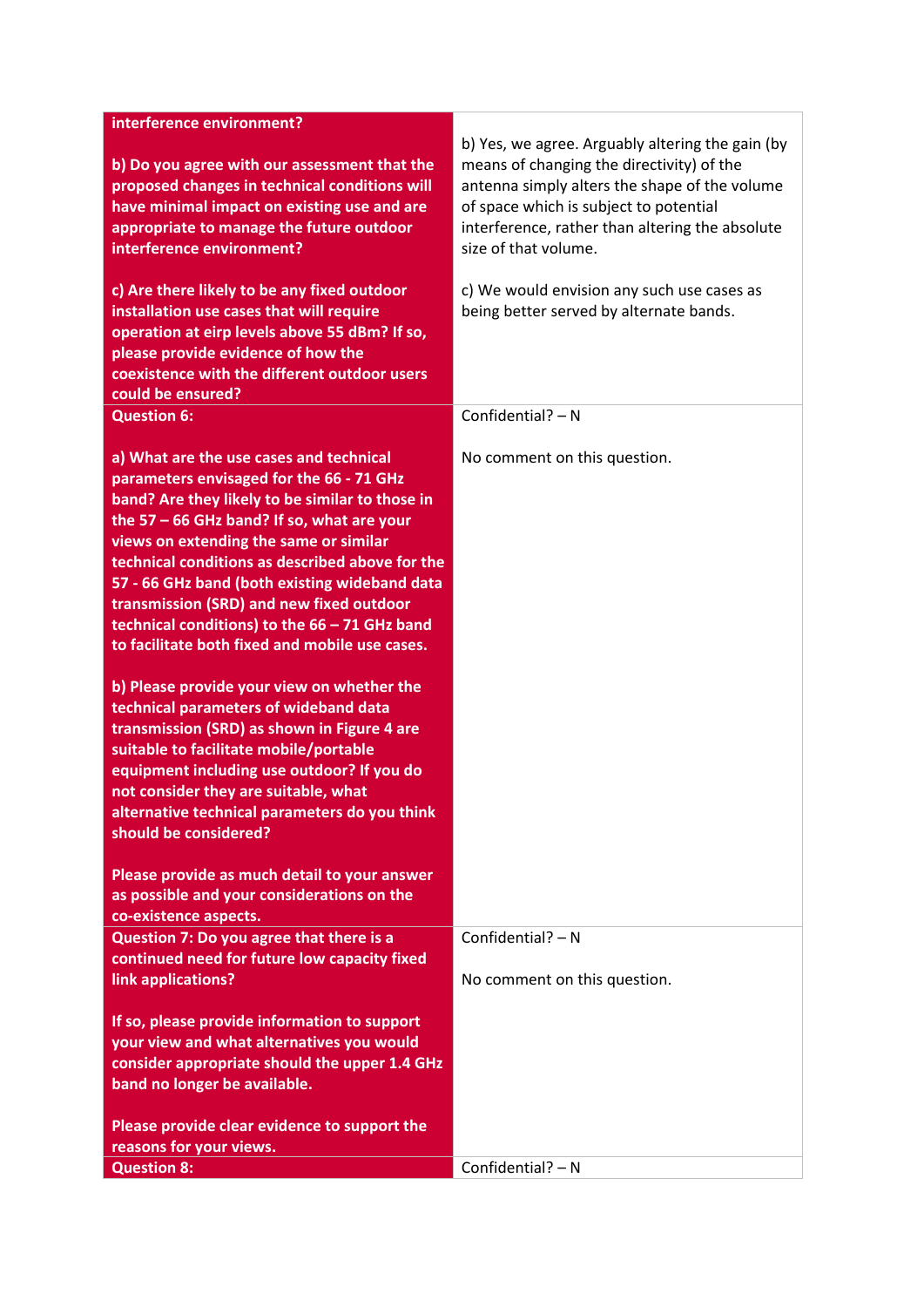| Do you consider there is merit in considering<br>making the bands 52 GHz and 55 GHz available<br>under alternative authorisation approach(es)<br>such as block assignment? If so, what would<br>you consider to be the best approach(es)?<br>Please provide detailed views to support your<br>response.                                                       | Yes, we believe that the 52 and 55GHz bands<br>should be made available via block assignment,<br>on a technology-neutral basis (so allowing both<br>point-to-multipoint and point-to-point usage).<br>We believe that the preferential use of<br>block-assigned spectrum by licensees (referred<br>to at 11.20) makes this a logical choice. In<br>addition, the possible introduction of 5G mobile<br>services into some existing block-assigned<br>bands appears to make it desirable to introduce<br>new block-assigned bands to accommodate<br>possibly displaced fixed service requirements. |
|---------------------------------------------------------------------------------------------------------------------------------------------------------------------------------------------------------------------------------------------------------------------------------------------------------------------------------------------------------------|---------------------------------------------------------------------------------------------------------------------------------------------------------------------------------------------------------------------------------------------------------------------------------------------------------------------------------------------------------------------------------------------------------------------------------------------------------------------------------------------------------------------------------------------------------------------------------------------------|
| <b>Question 9:</b>                                                                                                                                                                                                                                                                                                                                            | Confidential? $- N$                                                                                                                                                                                                                                                                                                                                                                                                                                                                                                                                                                               |
| Do you think we should review our<br>authorisation approach to any other band<br>used for fixed wireless links?                                                                                                                                                                                                                                               | Yes, we believe that the 31GHz band (31.0-31.3<br>/ 31.5-31.8GHz) should be made available via<br>block assignment on a technology-neutral basis.<br>Our reasoning is as above for the 52 and 55GHz<br>bands, noting that the 31GHz band is smaller<br>and suitable for serving more moderate<br>capacity applications. This may limit its appeal<br>for mobile backhaul, but be attractive to<br>smaller service providers for FWA, for example.                                                                                                                                                 |
| <b>Question 10:</b>                                                                                                                                                                                                                                                                                                                                           | Confidential? - N                                                                                                                                                                                                                                                                                                                                                                                                                                                                                                                                                                                 |
| a) How do you envisage W band and D band<br>will be used for mobile backhaul provision and<br>the likely timescales? Please provide as much<br>detail as possible on deployment scenarios<br>and whether this would include indoor use.<br>Are there any other types of applications<br>(other than mobile backhaul) that could be<br>suited for these bands? | a) CBNL envisage that these bands will come<br>into use once 70/80GHz becomes saturated<br>and the underlying device technology matures -<br>probably not before 2025 in any volume. These<br>bands could also be suited to middle mile<br>transport for FWA networks. Indoor use seems<br>improbable within this timeframe.                                                                                                                                                                                                                                                                      |
| b) What are your views on the most<br>appropriate authorisation approach for the W                                                                                                                                                                                                                                                                            | b) We believe that the most appropriate<br>approach is block assignment on a technology<br>neutral basis.                                                                                                                                                                                                                                                                                                                                                                                                                                                                                         |
| and D bands? Please provide as much detail<br>and technical evidence as possible in your<br>answer.                                                                                                                                                                                                                                                           | In particular, we note the trend for frequency<br>bands that were historically only for<br>point-to-point fixed links to now support a<br>wider variety of technologies. (For example, the<br>current proposed changes to V-band technical<br>conditions, and also the proposed introduction<br>of 5G mobile access in a variety of microwave<br>bands). Therefore we would suggest that such<br>flexibility in choice of technology should<br>become the norm for all bands.                                                                                                                     |